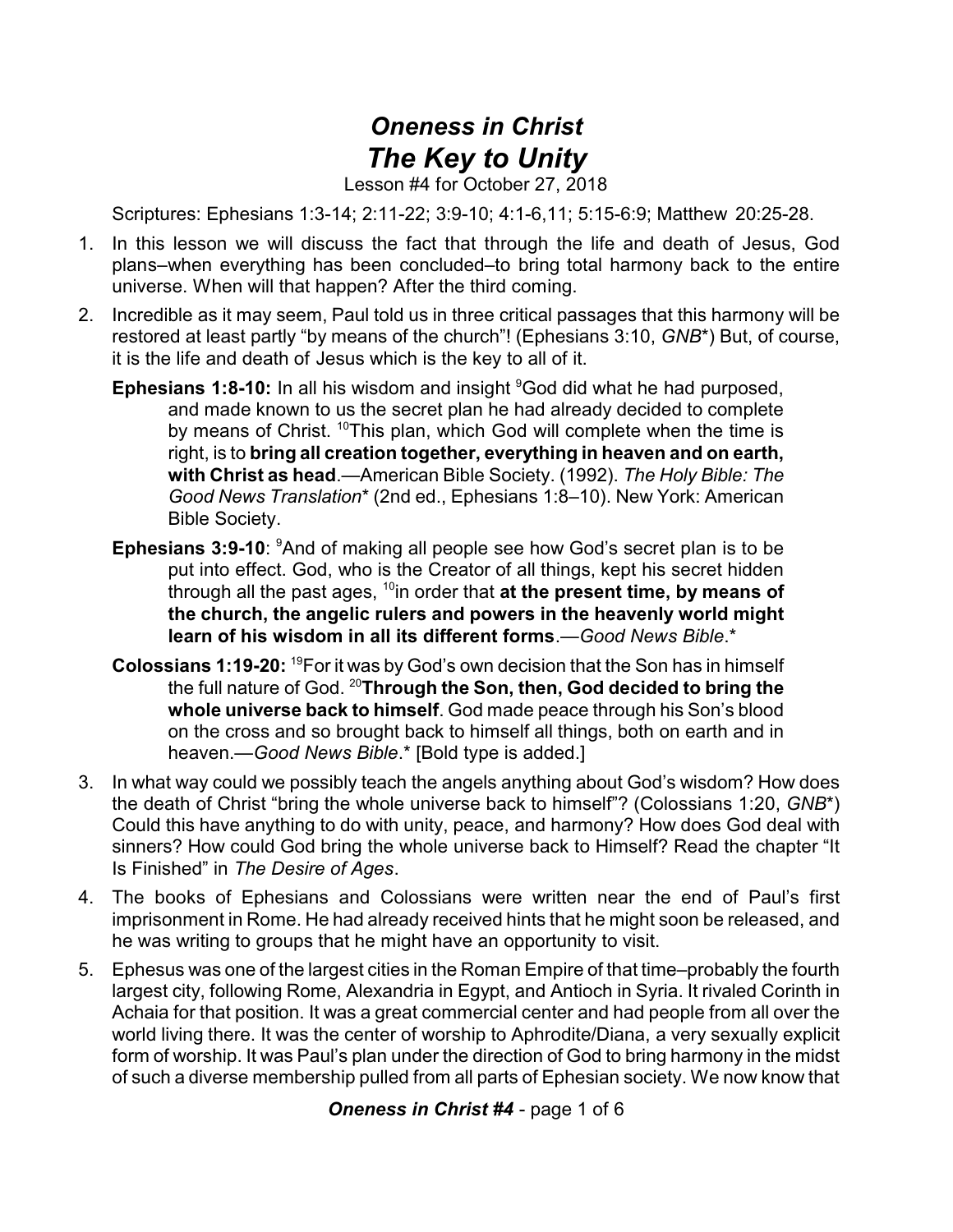Ephesus became a kind of distribution center for Christianity; they hand-copied documents to distribute to all parts of the Mediterranean world.

- 6. How does the life and death of Jesus bring harmony throughout the universe? This harmony, of course, will not ultimately be fulfilled until the third coming at the end of the millennium.
- 7. Read Ephesians 1:3-14. In these verses Paul expressed the idea that every spiritual blessing can be ours through Jesus Christ. He has adopted us, making us heirs of God. He has also chosen us to be saved. This has nothing to do with predestination. (Romans 8:26-38)
- 8. Some read this passage to suggest that God has predestined everyone; some to be saved, and some to be lost. That is not true. God's plan was for everyone to be saved. But, He knows that not everyone will accept His free gift of salvation. Compare John 3:16; 1 Timothy 2:6; and 2 Peter 3:9. While God has offered salvation to everyone, not everyone will respond positively.

In the council of heaven, provision was made that men, though transgressors, should not perish in their disobedience, but, through faith in Christ as their substitute and surety, might become the elect of God, predestinated unto the adoption of children by Jesus Christ to Himself according to the good pleasure of His will**. God wills that all men should be saved; for ample provision has been made, in giving His only-begotten Son to pay man's ransom**. Those who perish will perish because they refuse to be adopted as children of God through Christ Jesus.—Ellen G. White, *Signs of the Times*,\* January 2, 1893, par. 4; Ellen G. White Comments, *The SDA Bible Commentary*,\* vol. 6, 1114.5; *FLB*\* 157.2. [Bold type is added.]

- 9. In previous lessons we have discussed the fact that race, language, even religion, but especially culture, cause differences of opinion. Often these differences lead to assorted barriers that keep people separated.
- 10. Read Ephesians 2:11-22. In this passage Paul was referring to the temple in Jerusalem.

The ancient temple in Jerusalem had a wall of separation to distinguish the sections of the temple accessible only to ethnic Jews. This wall had an inscription that forbade foreigners to go any further, under pain of death. It is this regulation that Paul was accused of transgressing when he entered the temple after his missionary journeys. When Paul was arrested, he was charged with bringing into the Jewish section of the temple an Ephesian named Trophimus *(Acts 21:29)*. In this epistle Paul argues that Christ "is our peace, who has made both [ethnic groups] one, and has broken down the middle wall of separation" *(Eph. 2:14, NKJV)*.–*Adult Sabbath School Bible Study Guide*\* for Monday, October 22. [Content in brackets is in the source.]

11. What kind of differences still remain in our church today based on cultural beliefs and traditions? How can these differences be overcome?

**Ephesians 4:1-3:** I urge you, then–I who am a prisoner because I serve the Lord:

*Oneness in Christ #4* - page 2 of 6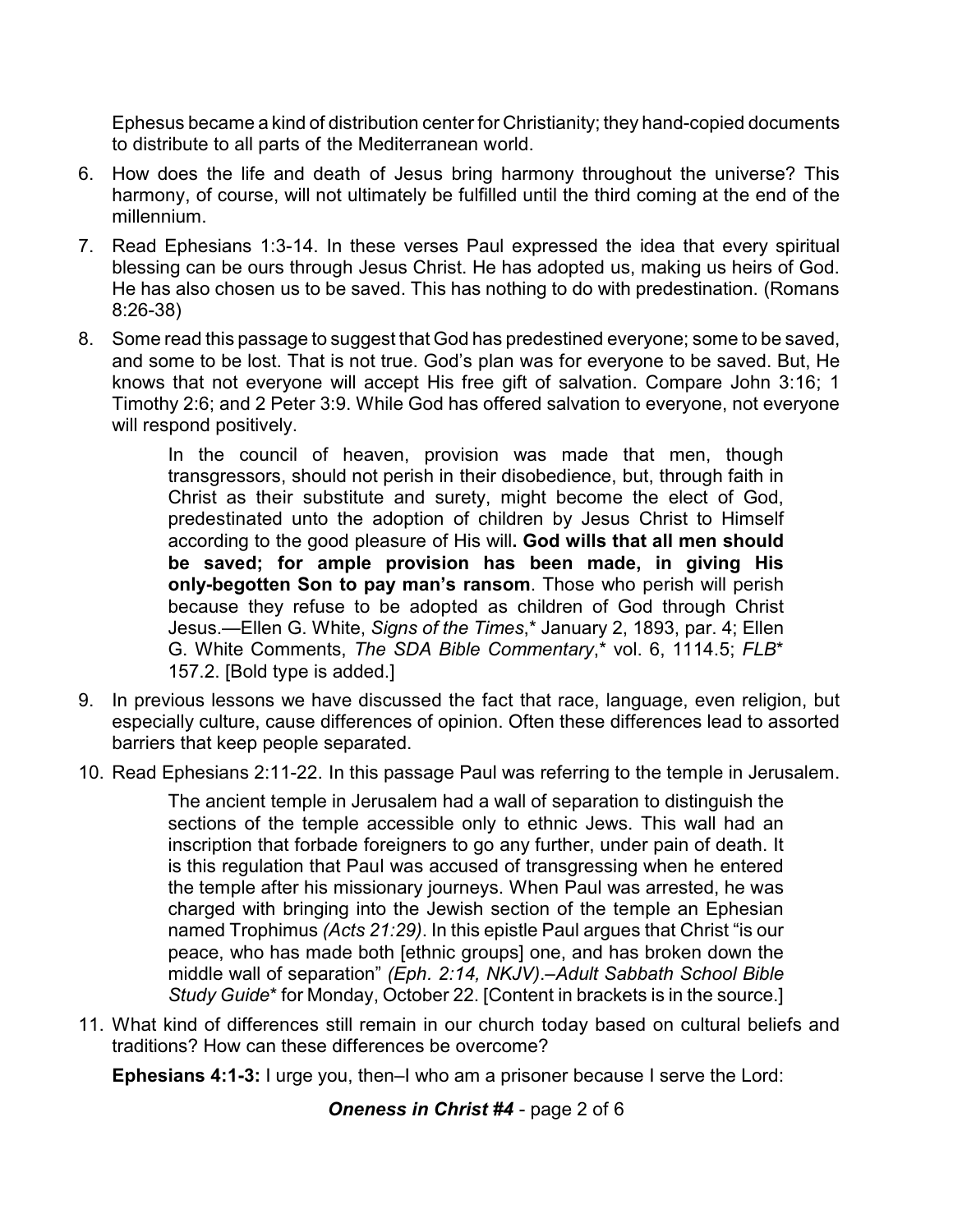live a life that measures up to the standard God set when he called you.  ${}^{2}$ Be always humble, gentle, and patient. Show your love by being tolerant with one another. <sup>3</sup>Do your best to preserve the unity which the Spirit gives by means of the peace that binds you together.—*Good News Bible*.\*

- 12. Paul recognized the problems that were brought about by differences in language, race, and especially culture. So, he urged us at least to be tolerant of those differences. But, ultimately, the goal is to go beyond tolerance to recognize each person for his worth as a child of God and recognize his/her spiritual gifts which will be of benefit to the church as a whole.
	- **Ephesians 4:4-6:** <sup>4</sup>There is one body and one Spirit, just as there is one hope to which God has called you.  $^5$ There is one Lord, one faith, one baptism;  $^6$ there is one God and Father of all, who is Lord of all, works through all, and is in all.—*Good News Bible*.\*
- 13. Notice the seven different elements mentioned in these verses which unite believers. How many of those elements are clearly demonstrated in your life and in your church?

The apostle exhorts his brethren to manifest in their lives the power of the truth which he had presented to them. By meekness and gentleness, forbearance and love, they were to exemplify the character of Christ and the blessings of His salvation. There is but one body, and one Spirit, one Lord, one faith. **As members of the body of Christ all believers are animated by the same spirit and the same hope. Divisions in the church dishonor the religion of Christ before the world and give occasion to the enemies of truth to justify their course. Paul's instructions were not written alone for the church in his day. God designed that they should be sent down to us. What are we doing to preserve unity in the bonds of peace?**—Ellen G. White, *Testimonies for the Church*,\* vol. 5, 239.2. [Bold type is added.]

- 14. Paul went on in his outline of what can be accomplished in church members through the influence of the life and death of Jesus. It is not only God's goal to get us to come together and tolerate each other, but also God has given us special gifts which are supposed to be used for the general benefit of the entire group.
	- **Ephesians 4:11**: It was he who "gave gifts"; he appointed some to be apostles, others to be prophets, others to be evangelists, others to be pastors and teachers.—*Good News Bible*.\*
- 15. Paul recognized that things are not always going to be easy for Christians. Remember that the Christian church was illegal in the Roman Empire, and the time was coming when to be identified as a Christian meant being sentenced to death.
	- **Ephesians 4:12-16:** <sup>12</sup>He did this to prepare all God's people for the work of Christian service, in order to build up the body of Christ. <sup>13</sup>And so we shall all come together to that oneness in our faith and in our knowledge of the Son of God; we shall become mature people, reaching to the very height of Christ's full stature. **<sup>14</sup>Then we shall no longer be children, carried by the**

*Oneness in Christ #4* - page 3 of 6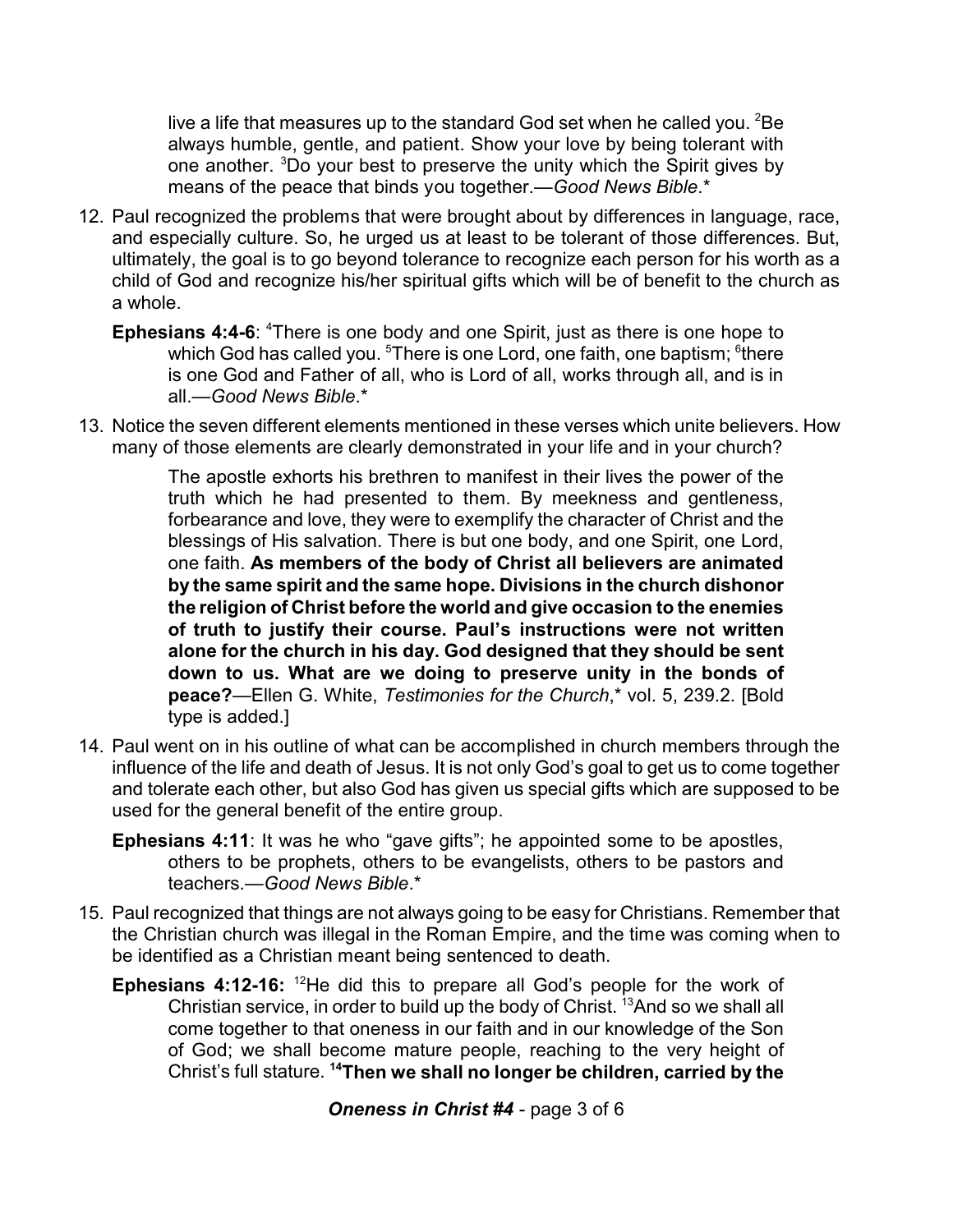**waves and blown about by every shifting wind of the teaching of deceitful people, who lead others into error by the tricks they invent. 15 Instead, by speaking the truth in a spirit of love, we must grow up in every way to Christ, who is the head.** <sup>16</sup>Under his control all the different parts of the body fit together, and the whole body is held together by every joint with which it is provided. So when each separate part works as it should, the whole body grows and builds itself up through love.—*Good News Bible*\* (Ephesians 4:12-16). [Bold type is added.]

- 16. He urged us not only to tolerate each other but also to grow up as children, becoming more and more loving, producing a cooperation which will be of benefit to the entire group. Each of us has been given a gift or several gifts. We are not to be blown about by different notions brought in by people trying to lead others astray, but rather, by speaking the truth in the spirit of love to grow up into Christ.
- 17. Read Matthew 28:19-20. This gospel commission was not just for the pastor. It is for every church member. What are we doing to carry the gospel to the world? If every Seventh-day Adventist were doing what you are doing, how quickly would the gospel be finished? Has Ephesians 4:13 been fulfilled in your life and in your church?
- 18. Unfortunately, particularly Western society has been infected with the idea that as individuals we are supposed to act independently and to not be accountable to anyone else. But, Paul reminded us that the greatest joy and peace comes when we live together in love and harmony, following the example of Jesus Christ. So, what spiritual gift or gifts do you have? How are you using them to benefit your local church and perhaps even the Seventh-day Adventist Church as a whole? Isn't that the goal?
- 19. Christianity, following the example of Jesus Christ, is all about relationships. God is love. Love does not happen within one individual; it happens in our relationships with others. We need to relate to God through Jesus Christ and to others around us, especially in the church.
	- **Ephesians 5:15-21**: <sup>15</sup> So be careful how you live. Don't live like ignorant people, but like wise people. <sup>16</sup>Make good use of every opportunity you have, because these are evil days.  $17$ Don't be fools, then, but try to find out what the Lord wants you to do.

<sup>18</sup> Do not get drunk with wine, which will only ruin you; instead, be filled with the Spirit. <sup>19</sup>Speak to one another with the words of psalms, hymns, and sacred songs; sing hymns and psalms to the Lord with praise in your hearts. <sup>20</sup>In the name of our Lord Jesus Christ, always give thanks for everything to God the Father.

## Wives and Husbands

<sup>21</sup> Submit yourselves to one another because of your reverence for Christ.—*Good News Bible*.\*

20. Notice that Paul recognized that submission to others within the church community comes about because we are filled with the Spirit–not the spirits that come out of a bottle, but rather, the Holy Spirit that comes down from God. Harmony throughout the universe will

## *Oneness in Christ #4* - page 4 of 6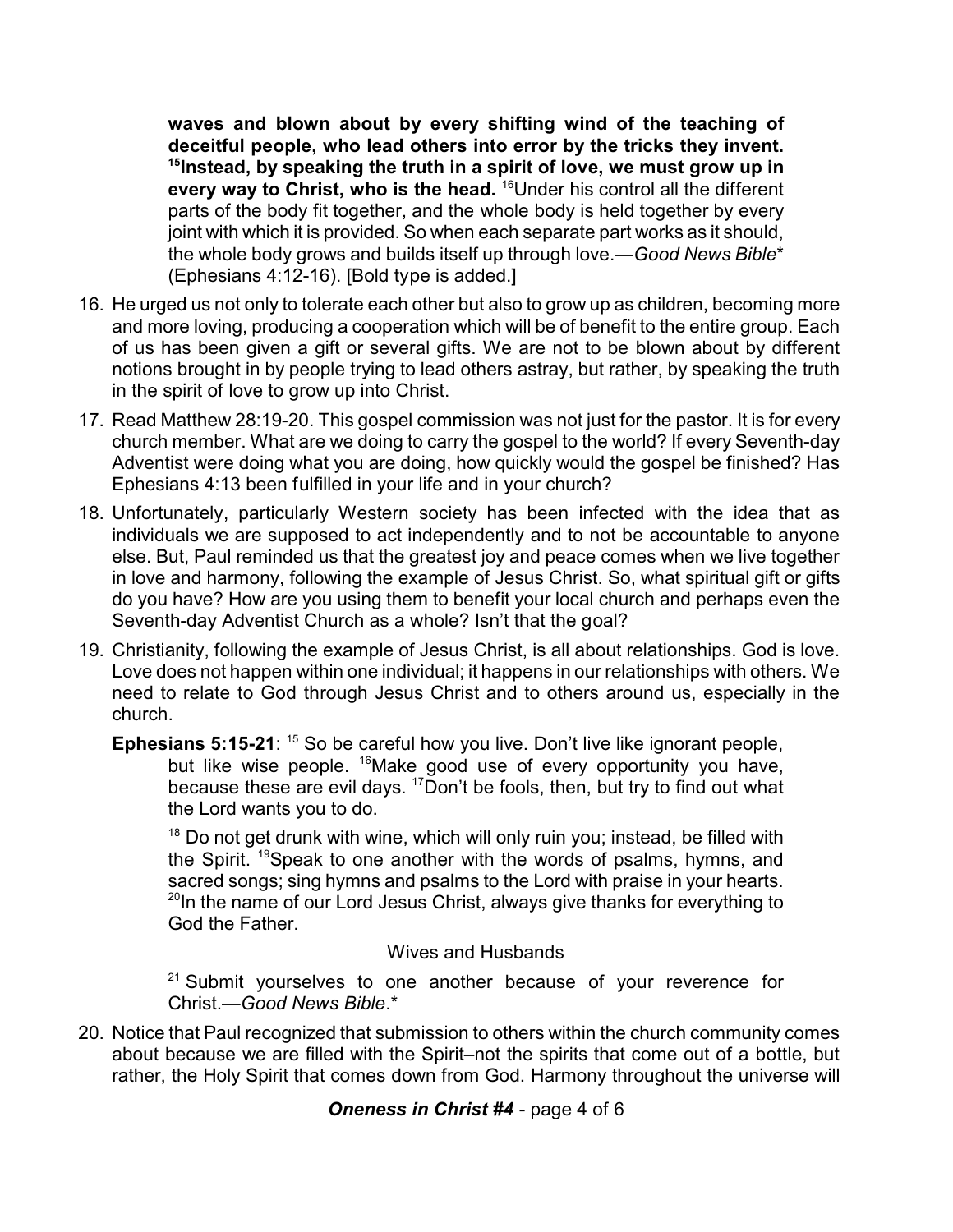be possible only when everyone is willing to be humble and thoughtful of others.

21. Read Ephesians 5:22-6:9. In these verses Paul went on to describe the kind of relationships which should exist between husbands and wives, children and parents, even slaves and masters–which in our day would include bosses and employees. If each of these relationships were infused with the love of Christ, what an incredible difference it would make in our church communities and in the world.

> **If we would humble ourselves before God, and be kind and courteous and tenderhearted and pitiful, there would be one hundred conversions to the truth where now there is only one. But, though professing to be converted, we carry around with us a bundle of self that we regard as altogether too precious to be given up.** It is our privilege to lay this burden at [190] the feet of Christ and in its place take the character and similitude of Christ. The Saviour is waiting for us to do this.

> ... Christ recognized no distinction of nationality or rank or creed. The scribes and Pharisees desired to make a local and a national benefit of all the gifts of heaven and to exclude the rest of God's family in the world. **But Christ came to break down every wall of partition.** He came to show that His gift of mercy and love is as unconfined as the air, the light, or the showers of rain that refresh the earth.

> **The life of Christ established a religion in which there is no caste, a religion by which Jew and Gentile, free and bond, are linked in a common brotherhood, equal before God.** No question of policy influenced His movements. He made no difference between neighbors and strangers, friends and enemies. That which appealed to His heart was a soul thirsting for the waters of life.—Ellen G. White, *Testimonies for the Church*,\* vol. 9, 189.4, 190.4-191.1. [Bold type is added.]

- 22. These powerful words point out how important it is that we lay aside our selfishness and our egocentricity and instead practice the humility and submission demonstrated by Jesus. How can we do that? In the life of Christ, what demonstrated His humility? Can we live together in harmony even when we do not agree on everything?
- 23. Is it clear in our minds why the life and death of Jesus make it possible to live together in harmony?
- 24. What has Christ death done for us? Is there more than just "buying us a ticket to heaven"?

(1) It demonstrated convincingly that sin leads to death, that the Devil has lied to us, and that God's way is the only safe way to live.

(2) By His life and His death, Christ demonstrated the truth about God's character and government. God is not just a Forgiver; He is a Healer.

(3) Jesus demonstrated that God is forgiveness Personified. He forgave those men who were nailing Him to the cross even though they had not asked for it. (Luke 22:34)

(4) He demonstrated what we must become if we are to be saved. His life showed us how to live. His life and His death give us a choice: We can choose to live a life like His, or we

*Oneness in Christ #4* - page 5 of 6